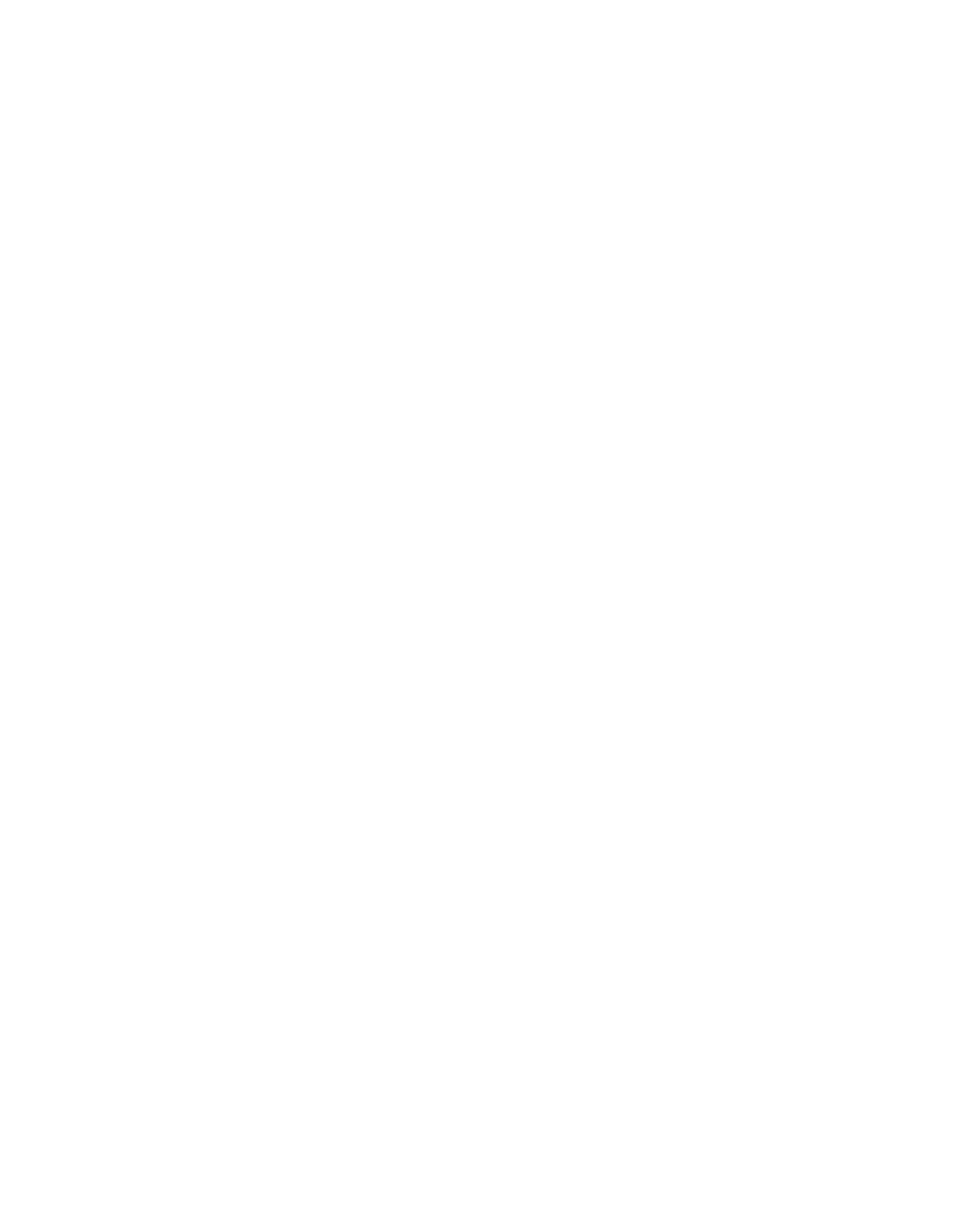

**Veterinary Release Agreement**

In the event that any of my pets or large animals appears to be ill, injured, or at significant risk of experiencing a medical problem at the start of service or while in the care of PAWSitive Solutions, I give permission to PAWSitive Solutions to seek veterinary service from a veterinarian or a veterinary clinic. My preferred veterinary services are listed on each individual Pet Information Disclosure. Other veterinarians or emergency care clinics chosen by the pet sitter are acceptable.

I ask PAWSitive Solutions to inform the attending clinic or veterinarian of my requested total diagnosis and treatment limit of \$ per pet / all pets (most common values are \$200, \$1000, or unlimited). I understand that efforts will be made to contact me regarding any treatments, illness, injury, or potential problems as soon as the condition is deemed not life threatening and/or contact is possible. I understand that PAWSitive Solutions care providers work hard to prevent accidents and injuries, and that such problems may occur no matter how well a pet is cared for. I agree to allow PAWSitive Solutions care providers to use their best judgment in handling these situations, and I understand that PAWSitive Solutions and its staff assume no responsibility for the actions and decisions of the veterinary staff, the health, or death of my pet(s).

I will assume full responsibility for the payment and/or reimbursement for any and all veterinary services rendered, including but not limited to diagnosis, treatment, grooming, medical supplies, and boarding. Such payments will be made within 14 days of the initial incident. I also agree to be responsible for all Special Service fees assessed by PAWSitive Solutions for emergency transportation, care, supervision, or hiring of emergency caregivers, and will pay such fees within 14 days of each incident.

I further authorize PAWSitive Solutions and my primary veterinarian(s) to share all of the medical records of all of my animals with veterinary clinics in an emergency in the interest of providing the best care for my ill or injured animal(s).

Every dog, cat, and horse at the site of service will be current (per my veterinarians recommendations) on its rabies vaccinations prior to the arrival of any caregiver. I will also make arrangements to guarantee that each animal will remain current on its rabies vaccinations throughout each service visit period.

I agree to notify PAWSitive Solutions of any signs of injury or possible illness before any visit as soon as the condition appears. PAWSitive Solutions reserves the right to cancel service at any location where a pet with a potentially infectious condition exists. PAWSitive Solutions strives to provide clean, safe service to each of our clients. In doing so, PAWSitive Solutions strongly recommends that each pet and large animal be vaccinated, dewormed, and protected from harmful insects according to veterinarian recommended standards.

This agreement is valid from the date below and grants permission for future veterinary care without the need for additional authorization each time PAWSitive Solutions cares for one or more of my pets. I understand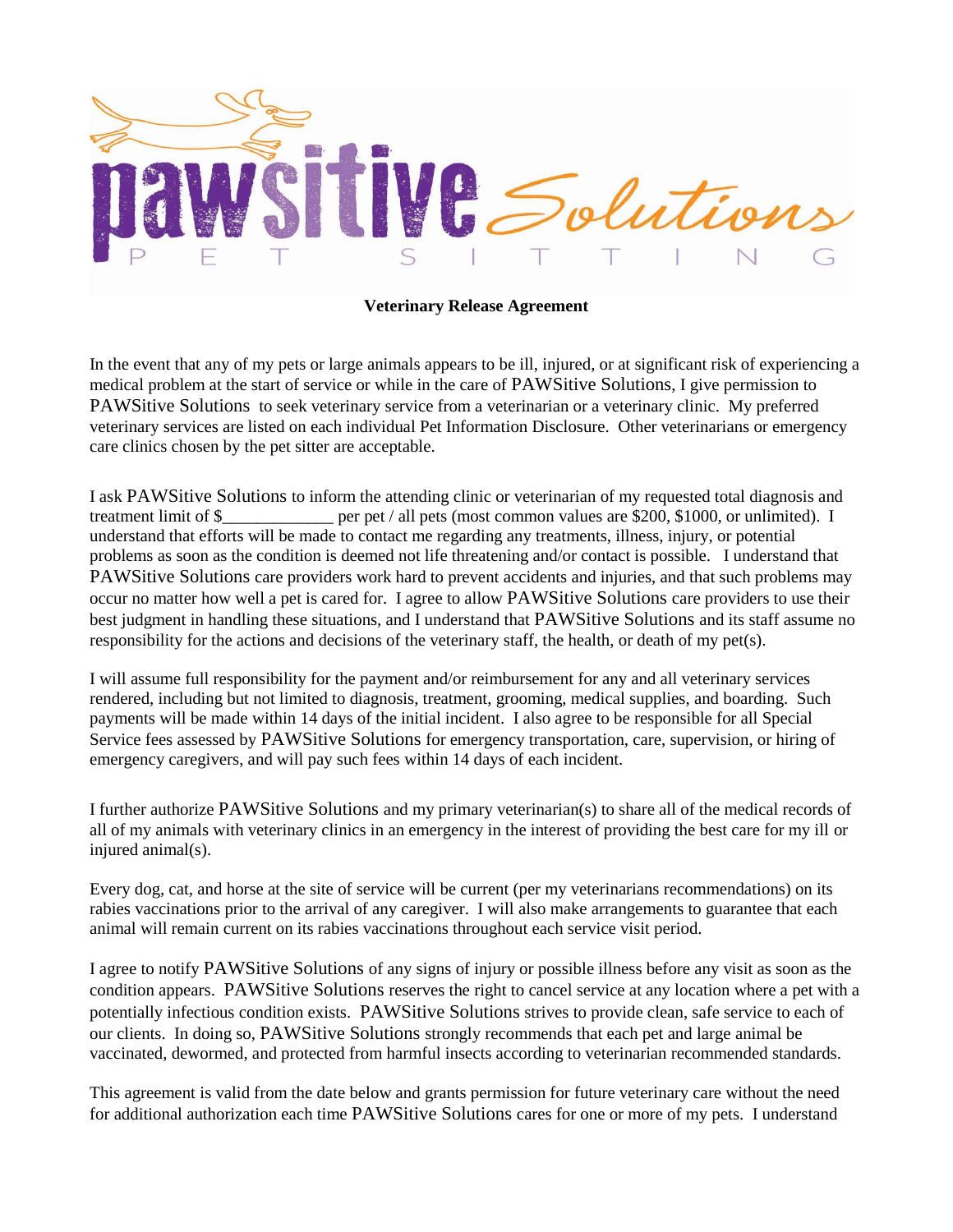that this agreement applies to all of the pets and large animals within PAWSitive Solutions care. In signing this contract, I agree that I have the sole authority to make health, medical, and financial decisions regarding the animals that will be scheduled to receive service.

Client/Owner Name:

Client Signature: \_\_\_\_\_\_\_\_\_\_\_\_\_\_\_\_\_\_\_\_\_\_\_\_\_\_\_\_\_\_\_ Date: \_\_\_\_\_\_\_\_\_\_\_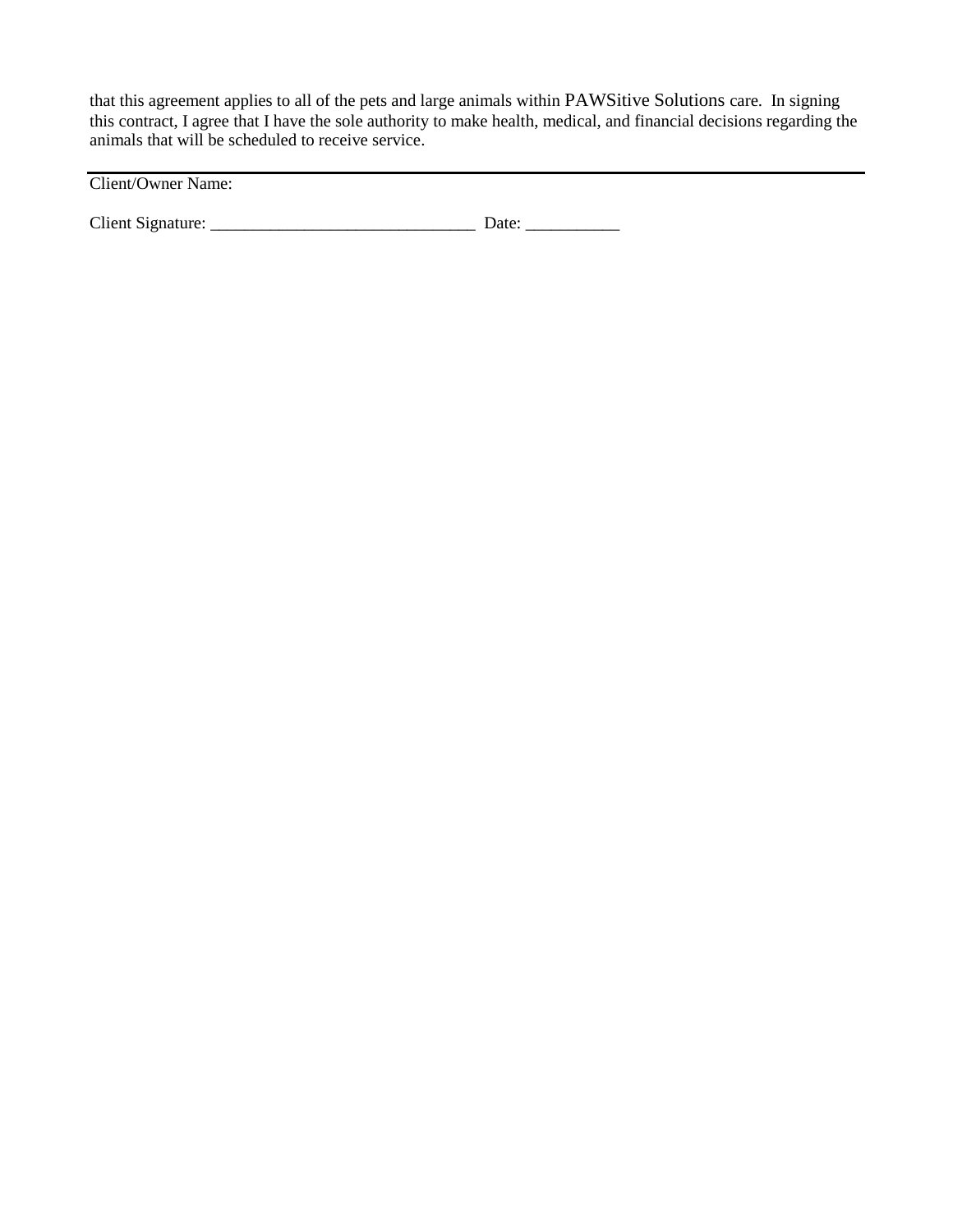

# **Legal Considerations**

For the purposes of this document, the terms Client, Owner, Pet Owner, and Customer are synonymous with the person contracting services for one or more domestic animals.

### **Reservations/Billing**

- 1. A **signed Service Request** must be provided to your sitter before service is provided for any period.
- 2. **Payment is due in full on first day of service**. Check can be given at time of consultation to hold reservation and will not be cashed until first day of service A \$2 per visit late charge will be assessed to service that is not paid in advance.
- 3. There will be **a \$20 service charge** for each returned check.
- 4. Unpaid service may be cancelled without notice, including prior to or during the service period.
- 5. Cancellation Charge Schedule effective 6/1/2015 (% applies to entire service period total):
	- i. **0 - 48 hours** prior to any service, and/or Holidays: Payment in full is charged (no refunds)
	- ii. **2 - 7 days** prior to service: 20% of service total is due (equals an 80% refund)
	- iii. **8 days** prior to service or more: No charge, refund in full.
- 6. Reservations are made to plan sitter availability to clients. Therefore, clients returning home early will be required to pay for the reserved amount of time scheduled. Clients will not have to pay for scheduled Special Services not preformed.

### **Home/Non-Pet Care**

- 1. PAWSitive Solutions is not responsible for wilted, dead or otherwise unhealthy plants. PAWSitive Solutions will work hard to follow your written directions as precisely as possible, but cannot be responsible if the results are not favorable. *Please place all indoor plants together on a waterproof surface in plain sight*, as your pet sitter is not responsible for water damaged areas or missed plants.
- 2. PAWSitive Solutions is not responsible for damage to the home beyond the control of the Pet Sitter. This includes, but is not limited to leaks, electrical problems, and acts of nature. In these situations, the company will attempt to contact the customer and then the emergency contact before making a subjective decision on dealing with the problem. All repairs and related fees (including Special Service emergency service time and coordination fees) will be paid by the client, or fully reimbursed to PAWSitive Solutions within 14 days.
- 3. PAWSitive Solutions is not responsible for any damage to property of the client or others unless such damage is caused by the negligent act of the Pet Sitter. PAWSitive Solutions agrees to remain fully insured through PSA or a comparable entity, including optional Special Property Endorsement (protects against theft, breakage, etc as caused by an employee) or bonding. PAWSitive Solutions accepts no responsibility for security of the premises or loss if other individuals have access to a client's home, or if the home is not properly secured.
- 4. All other individuals that visit the home will leave a log of their visit.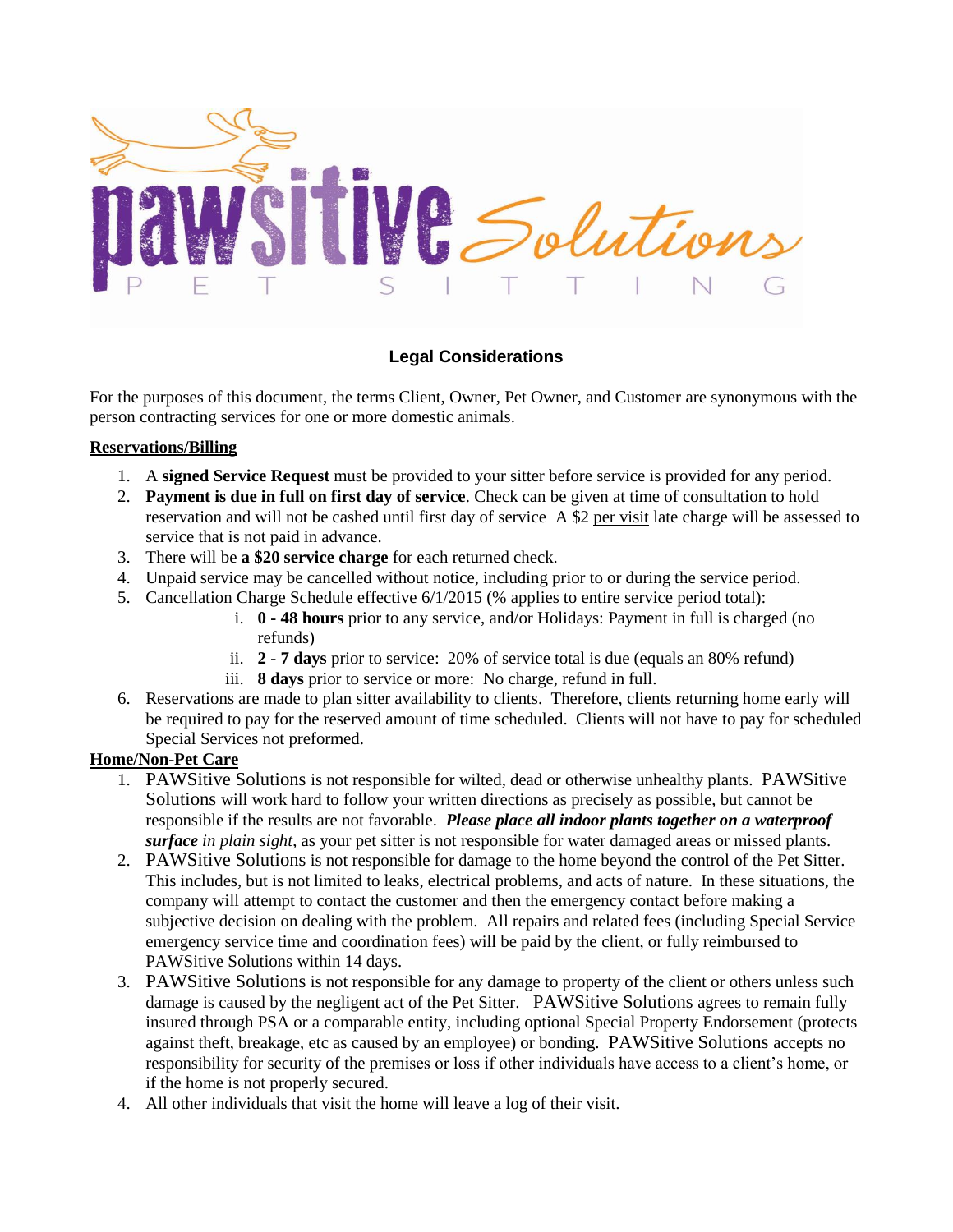- 5. PAWSitive Solutions is not liable for any loss or damage in the event a burglary or other crime that should occur while under this contract. Pet Owner agrees to secure home prior to leaving the premises. PAWSitive Solutions will re-secure the home to the best of its ability at the end of each visit. While keys are in the possession of a Pet Sitter, they will be either on the Sitter's physical person, or be properly stored an undisclosed location. PAWSitive Solutions subscribes to insurance coverage through PSA for lost key lock replacements.
- 6. Pet Owner must have legal rights to place the animals in the care of Pet Sitters, Kennels, and Veterinary Clinics. The Pet Sitter cannot service a home with "Visiting" pets or animals that do not belong to the resident of the service site without separate sets of agreement forms, including a Legal Considerations Agreement, accepted and signed by each rightful owner(s).
- 7. The terms of this document apply to all the pets owned by the client, including any and all new pets that the customer obtains on or after the date this document was signed, at any and all locations the owner designates for service.
- 8. Pet Owner is responsible for pet-proofing house and yard, and the security fences/gates/latches. PAWSitive Solutions will not be responsible for the safety of any pets and will not be liable for the injury, disappearance, death, or fines of any pet with unsupervised access to the outdoors.

# **Emergencies Pet and Non- Pet**

- 1. PAWSitive Solutions is authorized to seek any emergency veterinarian assistance needed during visits, at the cost of the client, from any veterinarian as chosen by the sitter. However, the company is not responsible for the health/well being of the animal.
- 2. Pet Owner is responsible for supplying the necessary, safe equipment/supplies needed for care of their pet(s), including but not limited to a sturdy, well-fit harness (halter, collar, etc…) for walks or in case of emergencies, firmly affixed vaccination tags, a lead rope or leash, pooper-scoopers, litter boxes, food, cleaning supplies, medicines, pet food, and cat litter. Pet Owner authorizes any purchases necessary for the satisfactory performance of duties. Pet Owner agrees to be responsible for the payment of such items, as well as service fees for obtaining items, and will reimburse PAWSitive Solutions within 14 days for all purchases made.
- 3. Pet Owner will be responsible for all medical expenses and damages resulting from an injury to a Pet Sitter, or other persons, by the Pet. Customer agrees to indemnify, hold harmless, and defend PAWSitive Solutions, in the event of a claim by any person injured by the Pet.
- 4. It is suggested that arrangements be made with someone to evacuate your pets in case of a disaster or weather related event/crisis/"Code Red". PAWSitive Solutions will definitely try to see to your pets safety/care should such events occur, but cannot guarantee it.

# **General**

- 1. Future Services: I authorize this contract to be valid approval for services so as to permit PAWSitive Solutions to accept all future telephone, online, mail or email reservations and enter my home without additional signed contracts or written authorizations.
- 2. PAWSitive Solutions reserves the right to terminate this contract at any if the Pet Sitter, in his/her sole discretion determines that Owner's pet poses a danger to the health or safety of itself, other pets, other people, or the Pet Sitter. If concerns prohibit the Pet Sitter from caring for the pet, the Owner authorizes the pet to be placed in a kennel (or previously arranged locale), with all charges (including but not limited to transportation, kenneling, tranquilizing, treating, accessing, and liability) to be the responsibility of the Owner.
- **3.** PAWSitive Solutions agrees to provide services stated in this agreement in a reliable, caring and trustworthy manner. In consideration of the services as an express condition thereof, the client expressly waives and relinquishes any and all claims against the company and its employees, except those arising from negligence. Claims of negligence that involve a hired Independent Contractor, hired by PAWSitive Solutions, will be the responsibility of the Independent Contractor and the company they represent. All hired Independent Contractors are required to carry liability insurance with optional coverage or bonding through a reputable company.
- **4.** Client agrees to notify PAWSitive Solutions of any concerns within 24 hours of return.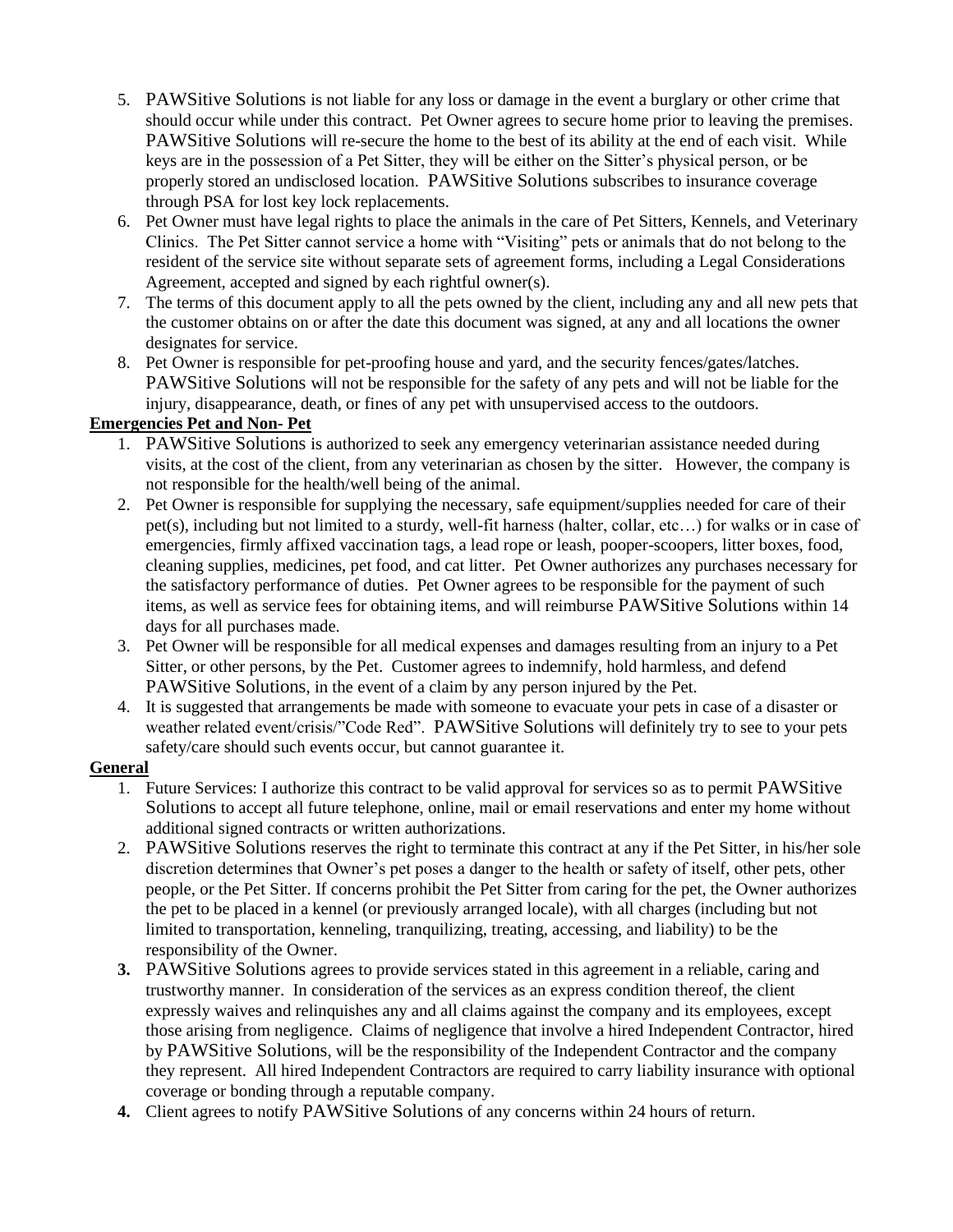- 5. This agreement is valid from the date signed, and replaces any prior Legal Considerations agreements. Client agrees to any future PAWSitive Solutions term changes relayed *verbally to the client*, mailed or emailed in writing to the client, or posted on our website under the heading Terms .
- 6. The owner states that he/she as read this agreement in its entirety and fully understands and accepts its terms and conditions.

Client/Owner Name:

Signature: \_\_\_\_\_\_\_\_\_\_\_\_\_\_\_\_\_\_\_\_\_\_\_\_\_\_\_\_\_\_\_ Date: \_\_\_\_\_\_\_\_\_\_\_\_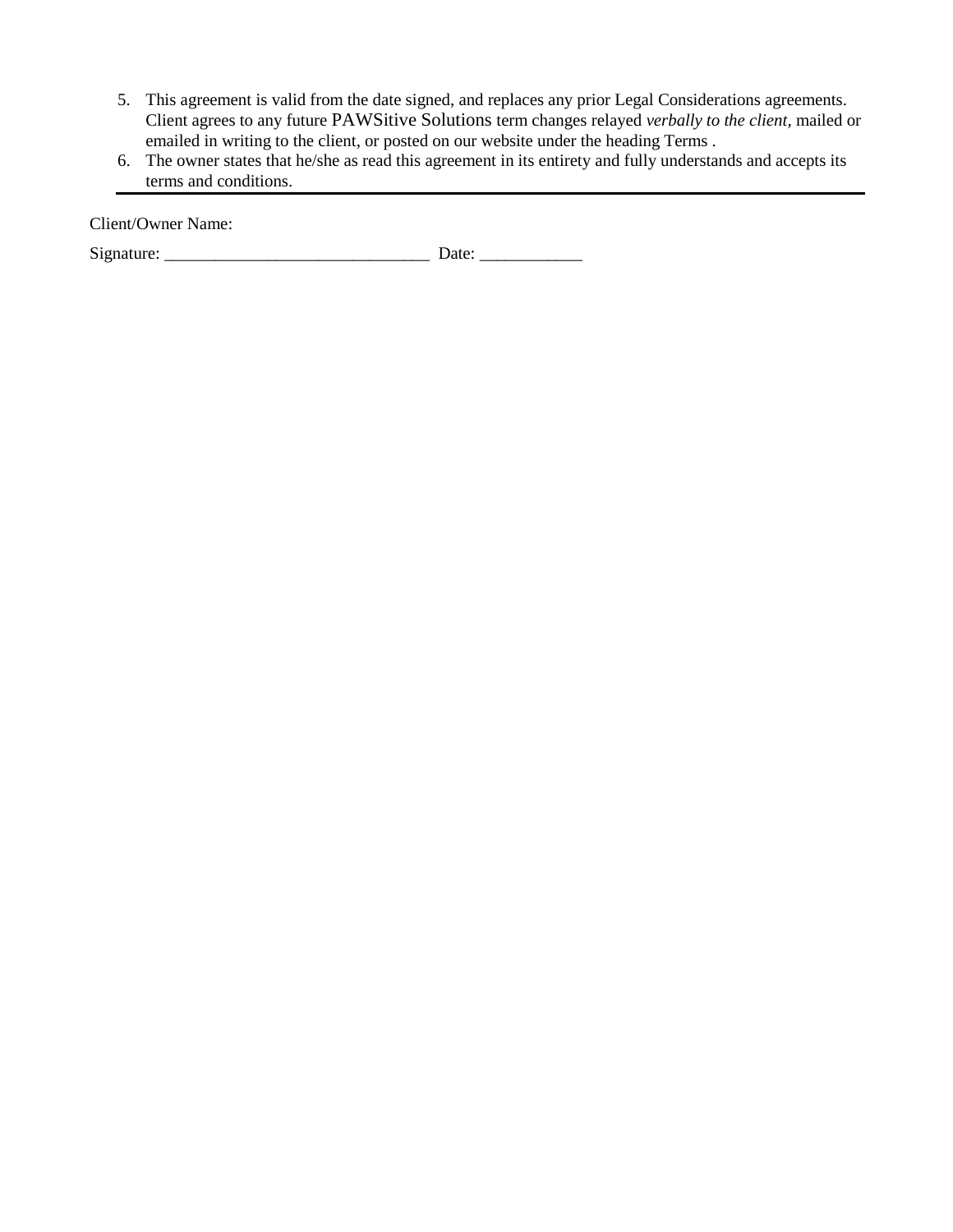

*Please complete one Pet Information Disclosure form per pet or litter.*

| Owner:                                        | <b>Pet Name:</b>                        |  |
|-----------------------------------------------|-----------------------------------------|--|
| Length of Time Owned:                         | $\log$ / Cat / Horse /<br>Pet Type:     |  |
| Breed:                                        | Declawed: Y/N Neutered: Y/N<br>Sex: M/F |  |
| License #:                                    | Microchip/Tattoo/Dog Tag $\#$ :         |  |
| Physical Description (if similar to another): | Birth date:<br>Or Age:                  |  |
|                                               | Weight:<br>Or Size:                     |  |

# **Feeding Instructions:**

Feed apart from other pets/supervise Dispose of uneaten food Remove food after <u>Samundae</u> Min

| <b>Dry</b><br>Brand:<br>Measure with:                        |                                                   | Morning<br>Afternoon                  | Procedure:                        |
|--------------------------------------------------------------|---------------------------------------------------|---------------------------------------|-----------------------------------|
| Amount:<br>Where to feed:                                    |                                                   | Dusk<br>Night                         |                                   |
| Wet<br>Brand:<br>Measure with:<br>Amount:<br>Where to feed:  |                                                   | Morning<br>Afternoon<br>Dusk<br>Night | Procedure:                        |
| <b>Medication(s):</b><br>Amt:<br>Location:<br>Hide In Treat: |                                                   | Morning<br>Afternoon<br>Dusk<br>Night | Procedure:                        |
| <b>Medication(s):</b><br>Amt:<br>Location:<br>Hide In Treat: |                                                   | Morning<br>Afternoon<br>Dusk<br>Night | Procedure:                        |
| Water                                                        | Water will be<br>cleaned and filled<br>frequently | Tap<br><b>Bottled</b><br>Filtered     | Dish Location:<br>Water Location: |
| <b>Treats</b><br>Name:<br>Amt:<br>Location:                  |                                                   | Notes:                                |                                   |

**Pet's Living Area:**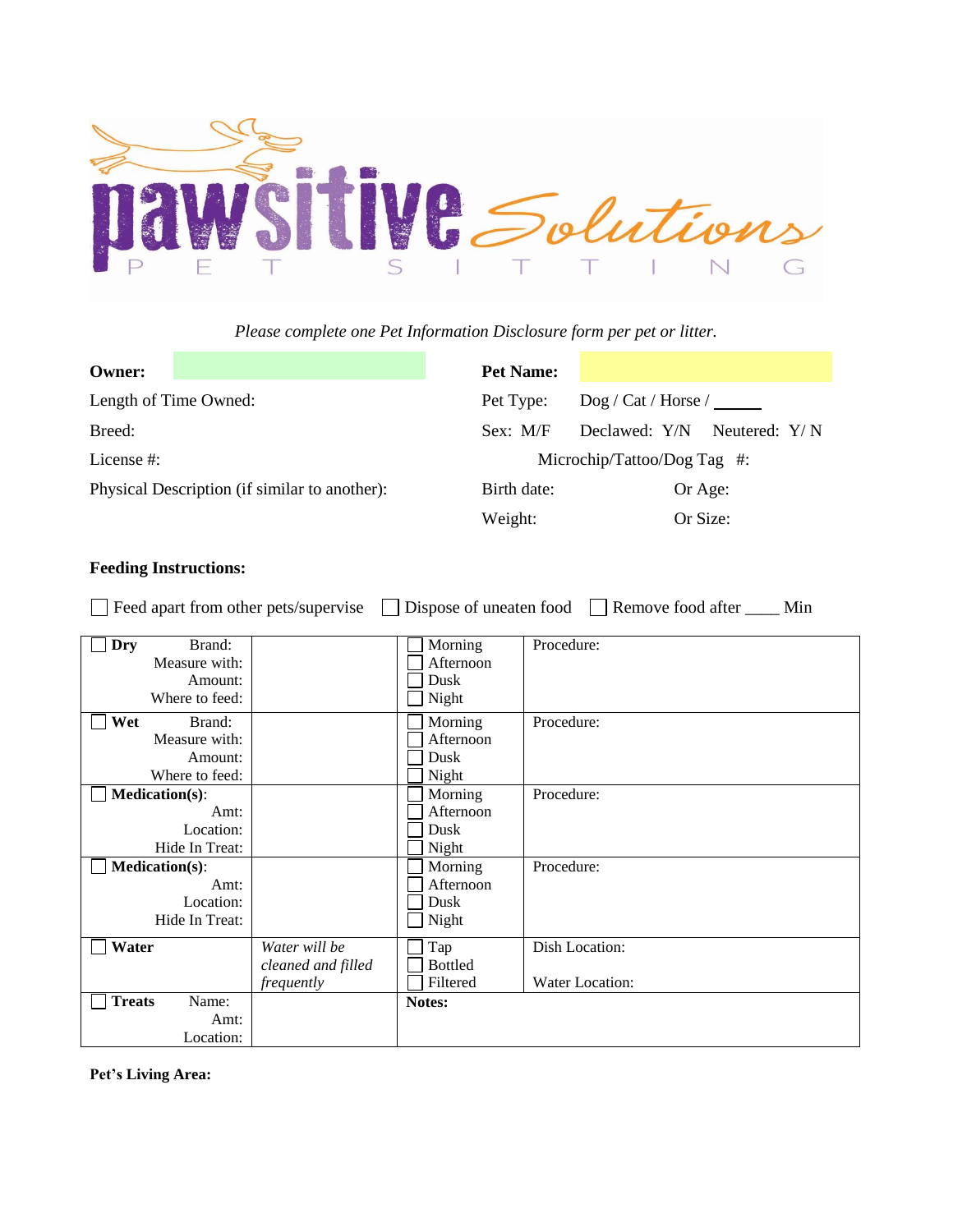| NOT allowed outdoors at all                 | Allowed on furniture, counters, beds                  |
|---------------------------------------------|-------------------------------------------------------|
| <b>ONLY</b> allowed outdoors on leash       | $\Box$ Restrict pet area/crate only when pet is alone |
|                                             | Restrict pet area/crate at all times                  |
| Turn out, invisible fenced yard with collar |                                                       |
| Turn out, secure fence:                     | Restricted Area/Crate Location:                       |
| Turn out, no fence, but doesn't leave yard  |                                                       |
|                                             | Other off-limit areas:                                |
| NOT allowed indoors                         |                                                       |
|                                             |                                                       |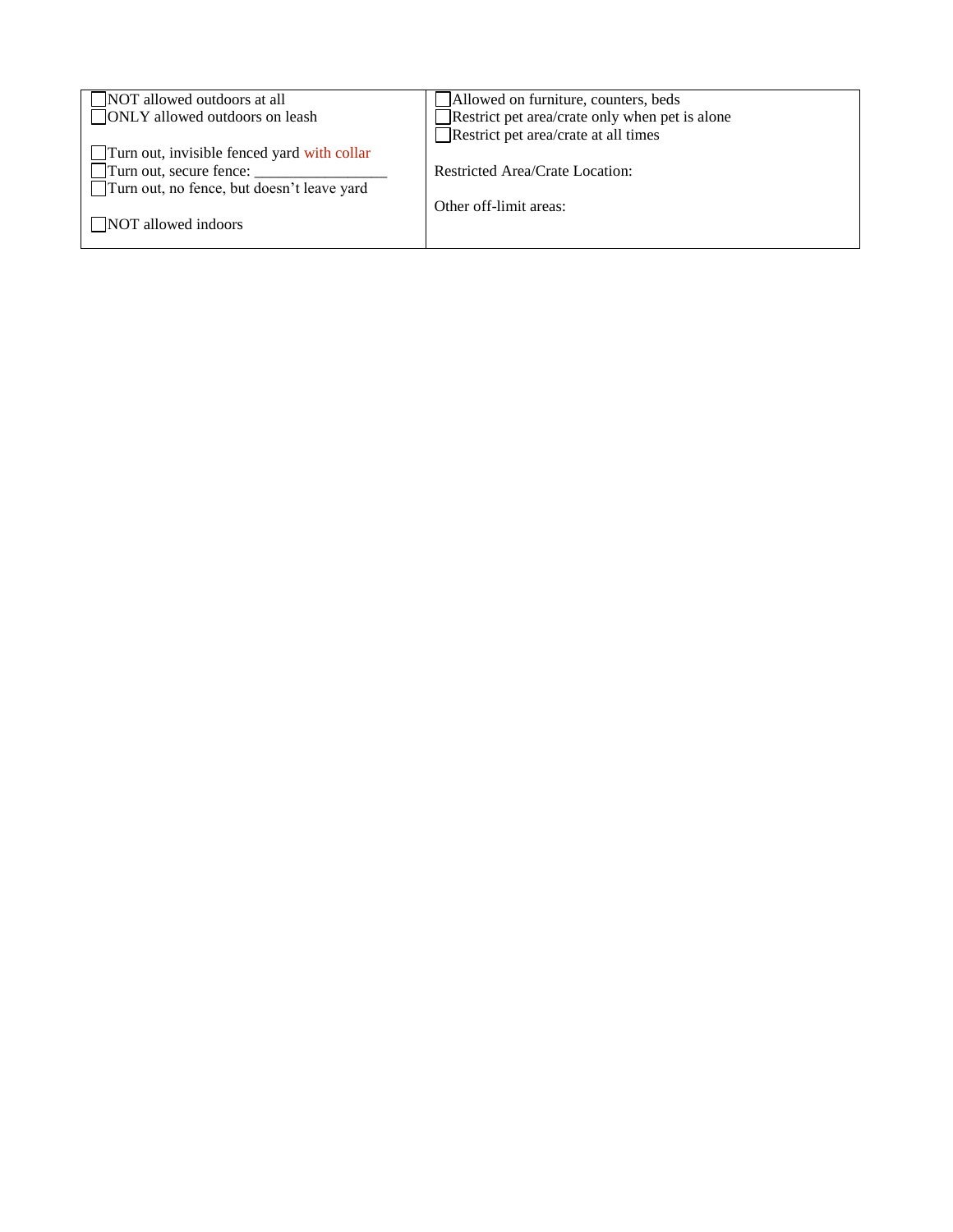|                        | Pet:<br>Owner:                                             |
|------------------------|------------------------------------------------------------|
| <b>Emergency Care:</b> | *Placing Credit Card on file at vets office is recommended |
| Vet Name:              | Pet Allergies:                                             |
| Clinic Name:           | Vaccinations up to date on $(month/yr)$ :                  |
| Phone:                 | Heartworm test: Negative / Positive                        |

Pet Medical History: (ongoing or reoccurring known illnesses/injuries, treatments & medications)

| <b>Temperament/Personality:</b> |                                                                                        |                                                  |                       |            |                                                                                       |         |              |  |  |
|---------------------------------|----------------------------------------------------------------------------------------|--------------------------------------------------|-----------------------|------------|---------------------------------------------------------------------------------------|---------|--------------|--|--|
|                                 | Pet Doesn't Like:                                                                      |                                                  |                       |            |                                                                                       |         |              |  |  |
| <b>Baths</b>                    | <b>Hot Days</b><br><b>Sharing Food Dishes</b>                                          |                                                  |                       |            |                                                                                       |         |              |  |  |
|                                 | Rain / Snow / Cold<br>Toenail Clip<br>Loud Noise / Vacuum / Garbage Disposal / Thunder |                                                  |                       |            |                                                                                       |         |              |  |  |
|                                 | Massage<br>New Animals<br>All Humans                                                   |                                                  |                       |            |                                                                                       |         |              |  |  |
|                                 | <b>Touch Ears</b><br>Other family pets<br><b>Strangers</b>                             |                                                  |                       |            |                                                                                       |         |              |  |  |
| Sprays                          |                                                                                        |                                                  | People near food dish |            |                                                                                       |         |              |  |  |
| Pet reacts to the above by:     |                                                                                        |                                                  |                       |            |                                                                                       |         |              |  |  |
| Has Pet Ever:                   |                                                                                        |                                                  |                       |            | Describe (even if mild, or under extreme/unusual situations)                          |         |              |  |  |
|                                 |                                                                                        | Attacked someone/bit someone                     |                       |            |                                                                                       |         |              |  |  |
|                                 | Attacked another animal                                                                |                                                  |                       |            |                                                                                       |         |              |  |  |
|                                 |                                                                                        | Injured self /escaped out of fear                |                       |            |                                                                                       |         |              |  |  |
|                                 | Injured self out of boredom                                                            |                                                  |                       |            |                                                                                       |         |              |  |  |
|                                 | Escaped from home,                                                                     |                                                  |                       |            |                                                                                       |         |              |  |  |
|                                 |                                                                                        | Where does he/she like to escape to?             |                       |            |                                                                                       |         |              |  |  |
|                                 |                                                                                        | How can he/she be retrieved?                     |                       |            |                                                                                       |         |              |  |  |
|                                 |                                                                                        |                                                  |                       |            | Commands: (Please circle commands we know, and underline commands we are working on): |         |              |  |  |
| Sit                             | N <sub>o</sub>                                                                         | Outside                                          | Make Poo Potty        |            | Bad                                                                                   | Bath    | In the House |  |  |
| Stay                            | Down                                                                                   | Walk                                             | Food                  | Who's Here | $Good$ <sub>________</sub>                                                            | Move    | Ride         |  |  |
| Come                            | Lay                                                                                    | Don't Pull Treat                                 |                       | Back       | Drop [it]                                                                             | Come-on |              |  |  |
| Heel                            | Out                                                                                    | Walk Nice Cookie                                 |                       | Naughty    | Don't Touch                                                                           | Off     |              |  |  |
|                                 |                                                                                        | Allowed to go for rides in sitter vehicle? $Y/N$ |                       |            |                                                                                       |         |              |  |  |
|                                 | Favorite Games, Toys, and Activities:                                                  |                                                  |                       |            |                                                                                       |         |              |  |  |
|                                 | Comments:                                                                              |                                                  |                       |            |                                                                                       |         |              |  |  |
|                                 |                                                                                        |                                                  |                       |            |                                                                                       |         |              |  |  |
|                                 |                                                                                        |                                                  |                       |            |                                                                                       |         |              |  |  |
| Client/Owner Name:              |                                                                                        |                                                  |                       |            |                                                                                       |         |              |  |  |
| Signature:                      |                                                                                        |                                                  |                       | Date:      |                                                                                       |         |              |  |  |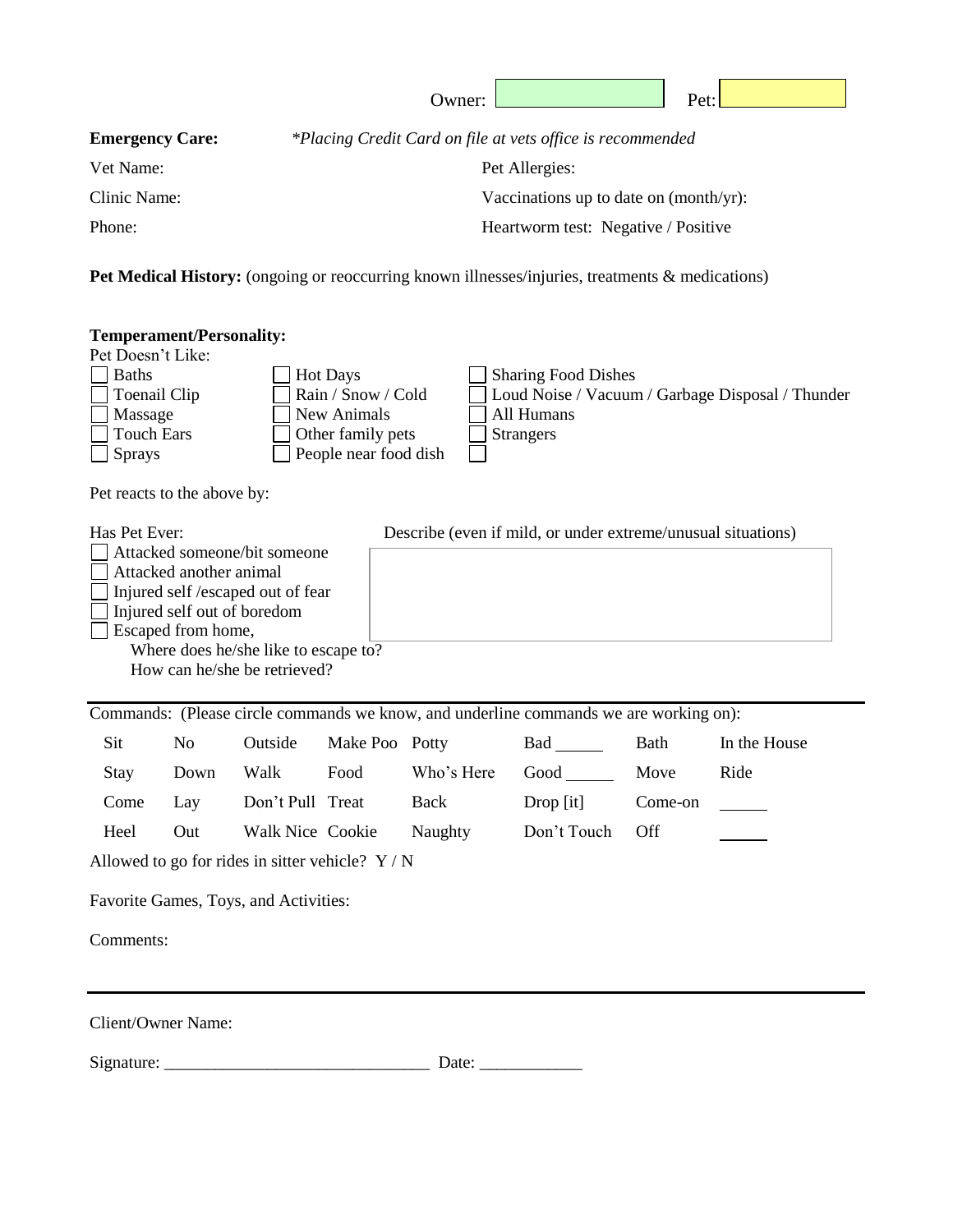|                                          |                  |                 | <b>PAWSitive Solutions</b> - Contact Information |                                                          |
|------------------------------------------|------------------|-----------------|--------------------------------------------------|----------------------------------------------------------|
|                                          |                  |                 |                                                  |                                                          |
| <b>First Name:</b>                       |                  |                 | <b>Last Name:</b>                                |                                                          |
| Pet(s):                                  |                  |                 | <b>Inquiry Date:</b>                             | $1 \quad 1$<br>Method:                                   |
|                                          |                  |                 | <b>Returned Call:</b>                            |                                                          |
|                                          |                  |                 | <b>Home Phone:</b>                               |                                                          |
|                                          |                  |                 | <b>Cell Phone:</b>                               |                                                          |
| <b>Address:</b>                          |                  |                 | <b>Work Phone:</b>                               |                                                          |
|                                          |                  |                 | <b>Email:</b>                                    |                                                          |
| <b>Directions:</b>                       |                  |                 | <b>Prior Sitter:</b>                             |                                                          |
|                                          |                  |                 | <b>Referred By:</b>                              |                                                          |
|                                          |                  |                 |                                                  | Contact Method: □ Home Phone □ Cell<br>$\Box$ Email      |
|                                          | Date             | <b>Time</b>     | Status:                                          | $\Box$ Will Call Back<br>$\Box$ Interviewing Others Also |
| <b>Consultation:</b>                     |                  |                 | <b>Service Type:</b>                             | $\Box$ Vacation<br>$\Box$ Periodic<br>$\Box$ Daily       |
| <b>First Sit:</b>                        |                  |                 | Frequency:                                       | $X per \square Day$<br>$\Box$ Week                       |
| Start                                    |                  |                 | Length:                                          | Minutes Per Visit                                        |
| End                                      |                  |                 | <b>Rates Quoted:</b>                             |                                                          |
| <b>Second Sit:</b>                       |                  |                 |                                                  |                                                          |
| <b>Start</b>                             |                  |                 |                                                  |                                                          |
| End                                      |                  |                 |                                                  |                                                          |
| <b>Scheduling:</b><br><b>References:</b> | $\Box$ Tentative | $\Box$ Reserved |                                                  |                                                          |
| <b>Emergency Contacts</b>                |                  | (Alternate)     | <b>Special Alerts</b>                            |                                                          |
| Name:                                    |                  |                 | □ FLIGHT RISK, Describe:                         |                                                          |
| Phone:                                   |                  |                 | <b>OUT ON LEASH ONLY</b>                         | □ No Leash Outside                                       |
| Cell/Work:                               |                  |                 |                                                  | $\Box$ WATCH DURING FEEDINGS $\Box$ Separate Dishes      |
| Relationship:                            |                  |                 |                                                  | $\Box$ NO TREATS $\Box$ Pick Up Dish after ________ Mins |
| Location:                                |                  |                 | $\Box$ Other:                                    |                                                          |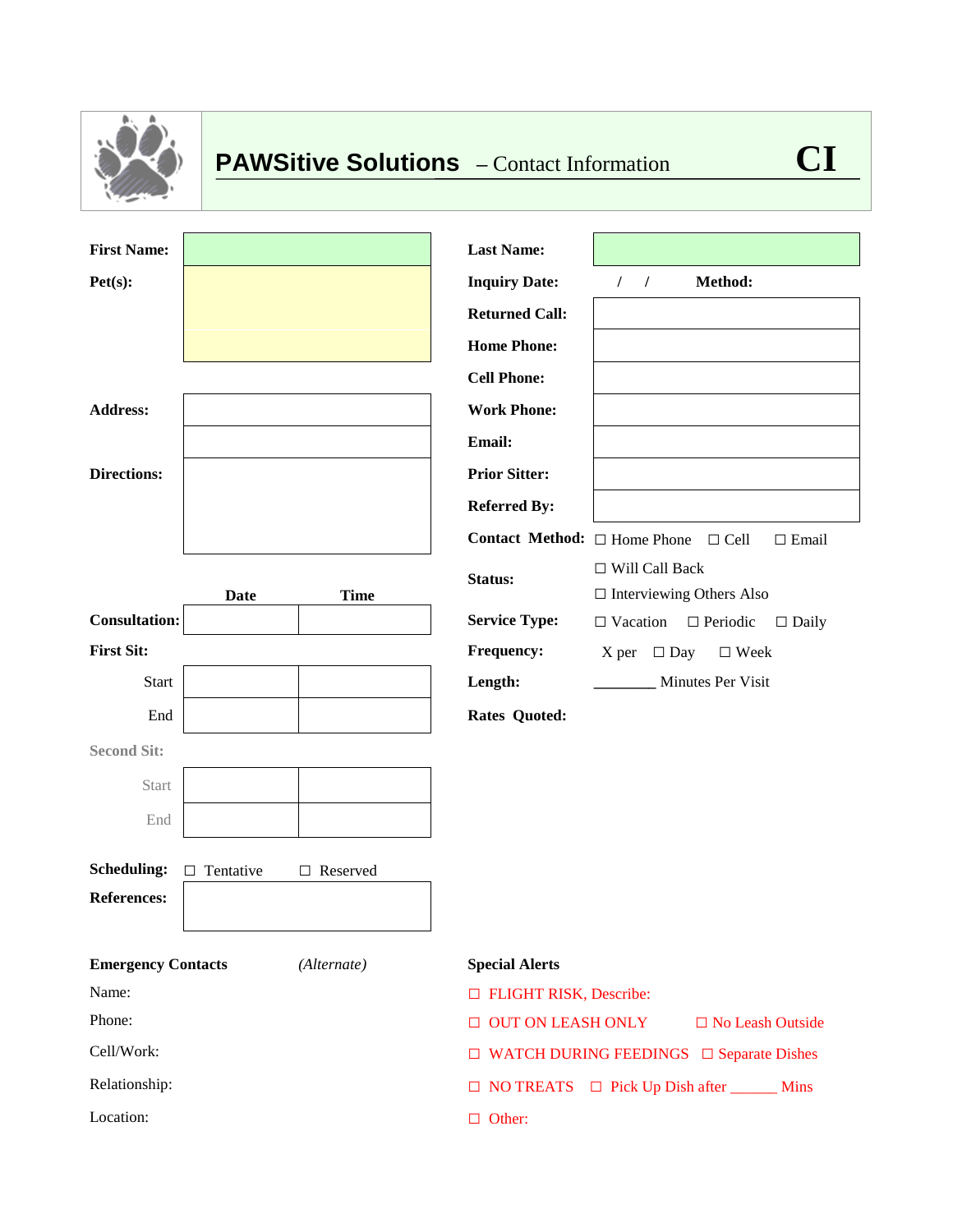|                       | <b>PAWSitive Solutions</b> - Home Guide         |                                               |        | <b>HG</b>             |
|-----------------------|-------------------------------------------------|-----------------------------------------------|--------|-----------------------|
| Owner:                |                                                 | <b>Usual Vehicles &amp; Visitors At Home:</b> |        |                       |
| Pet(s):               |                                                 |                                               |        |                       |
|                       |                                                 | Snow & Ice Care Instructions / Contacts:      |        |                       |
| <b>Locations:</b>     |                                                 |                                               |        |                       |
| <b>Crated Area</b>    |                                                 |                                               |        |                       |
| Leash/Collar          |                                                 | Notes & Misc:                                 |        |                       |
| Grooming              |                                                 |                                               |        |                       |
| Food Dish             |                                                 |                                               |        |                       |
| Food                  |                                                 |                                               |        |                       |
| Water                 | $\Box$ Tap<br>$\Box$ Filtered<br>$\Box$ Bottled |                                               |        |                       |
| <b>Water Dishes</b>   |                                                 |                                               |        |                       |
| Medications           |                                                 | <b>Key - MUST TEST</b>                        |        |                       |
| <b>Treats</b>         |                                                 | $\Box$ Pet Sitter Has                         |        | □ Use Code            |
| Litter Box            |                                                 | $\Box$ Will Mail                              |        | $\Box$ Unlocked       |
| Poop Scoop            |                                                 | $\Box$ Drop $\Box$                            |        | $\Box$ Client Present |
| Kitchen Waste         |                                                 | $\Box$ Will Leave                             |        | $\Box$ Other          |
| Outside Waste         |                                                 |                                               |        |                       |
| Recycle Bin           |                                                 | <b>Describe Key:</b>                          |        |                       |
| Paw Towels            |                                                 |                                               |        |                       |
| Paper Towel           |                                                 | <b>Backup Entry:</b>                          |        |                       |
| Spot Cleaner          |                                                 |                                               |        |                       |
| Broom/Vacuum          |                                                 | <b>Usual Visits</b>                           | Length | Time Slot             |
| Put Mail              |                                                 | Morning                                       |        |                       |
| <b>Indoor Plants</b>  |                                                 | Afternoon                                     |        |                       |
| <b>Outdoor Plants</b> |                                                 | Dusk                                          |        |                       |
| <b>Birdfeeders</b>    |                                                 | Night                                         |        |                       |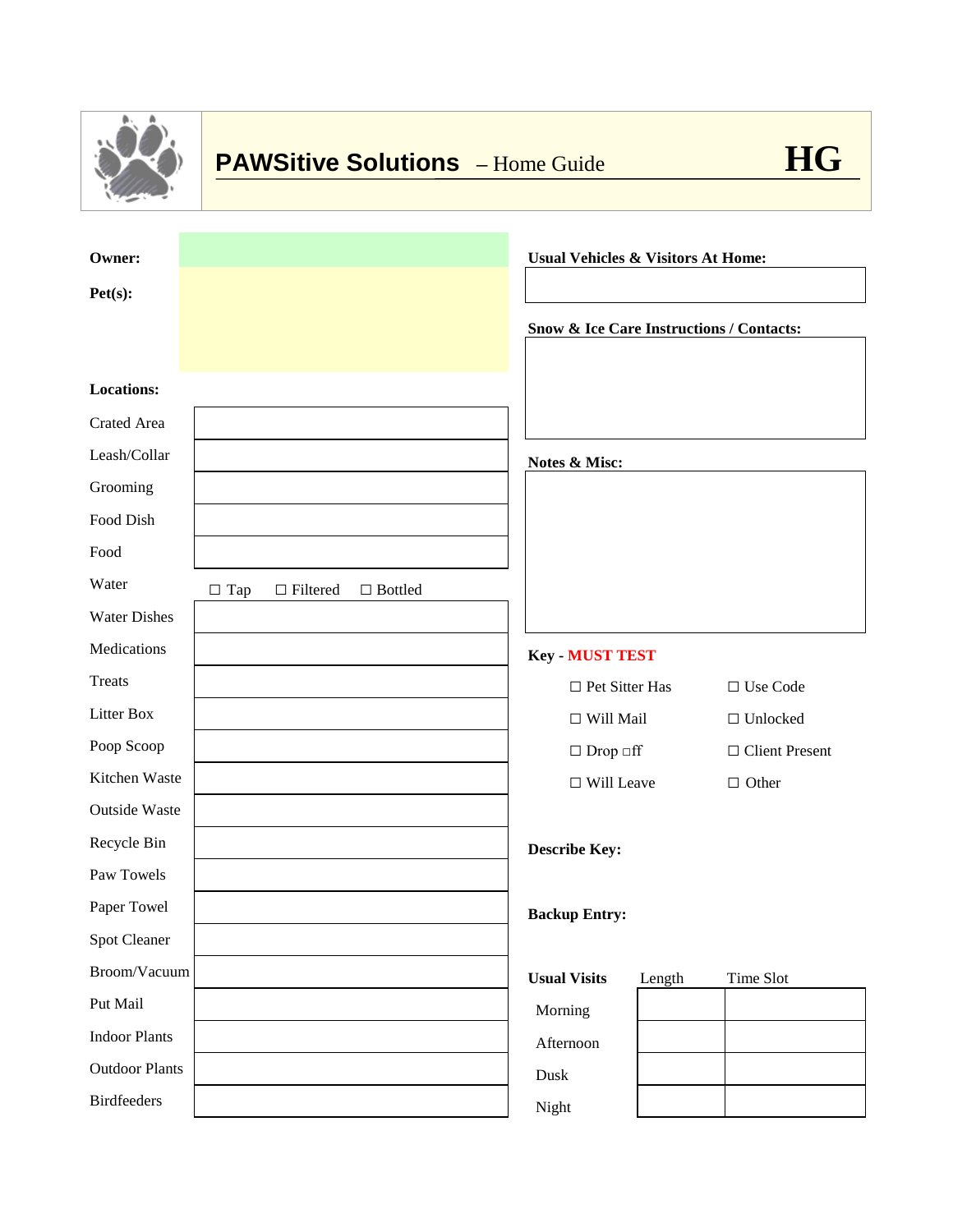

# **Service Request**

| <b>Pets</b> | <b>Client Full Name or ID</b>    |  |
|-------------|----------------------------------|--|
|             | <b>Best Way to Contact Today</b> |  |
|             | <b>Contact At</b>                |  |

| <b>Service Begins</b> | <b>Time</b> | $\Box$ Daily | $\Box$ Every Other Day | $\neg$ Weekdays |
|-----------------------|-------------|--------------|------------------------|-----------------|
| <b>Service Ends</b>   | <b>Time</b> |              |                        |                 |

| <b>Details</b>                 | <b>Visit Time</b>         | Length | Rate   | <b>Travel Fee</b> | Cost/Visit | # of Visits | <b>Total</b> |  |  |
|--------------------------------|---------------------------|--------|--------|-------------------|------------|-------------|--------------|--|--|
| Morning                        |                           |        | $^{+}$ |                   | X          | $=$         |              |  |  |
| Afternoon                      |                           |        | $^{+}$ | No Travel<br>Fees | X          | $=$         |              |  |  |
| Dusk                           |                           |        | $+$    |                   | X          | $=$         |              |  |  |
| Night                          |                           |        | $^{+}$ |                   | X          | $\equiv$    |              |  |  |
| Subtotal                       |                           |        |        |                   |            |             |              |  |  |
|                                | <b>Additional Charges</b> |        |        |                   |            |             |              |  |  |
| <b>Discounts</b>               |                           |        |        |                   |            |             |              |  |  |
| <b>Grand Total Deposit Due</b> |                           |        |        |                   |            |             |              |  |  |

|        | How may we reach you while you are away? | <b>Trip Description/Hotel/Notes &amp; Visitors Expected</b> |
|--------|------------------------------------------|-------------------------------------------------------------|
| Phone: |                                          |                                                             |
| Email: |                                          |                                                             |
|        |                                          |                                                             |

# Email Log Walk Dog Feed Pill / Shots Injections Plants

### **Tasks Special Notes & Other Tasks**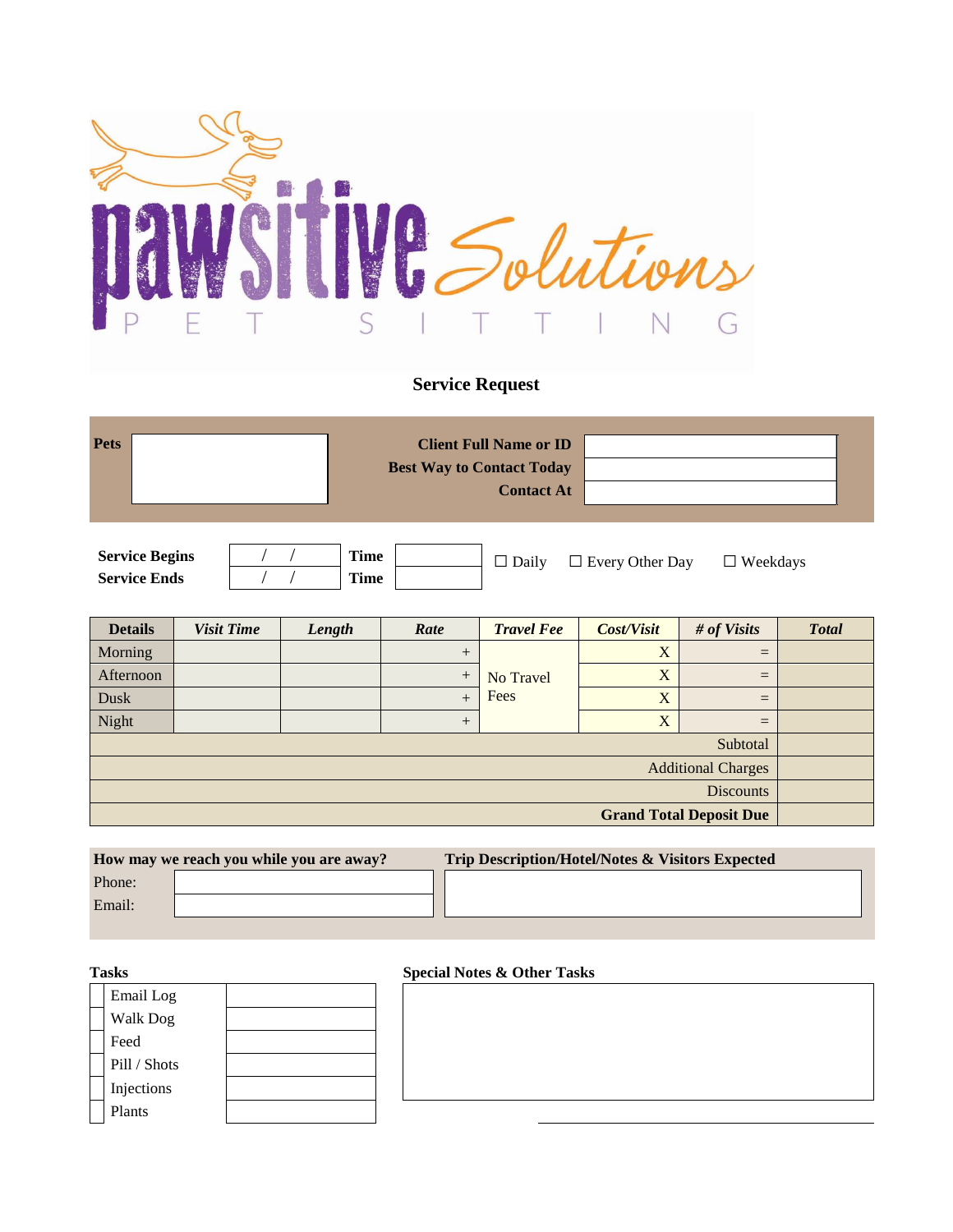| Clean Litter Box | <b>Payment Method</b> |                                                                                                                        |  |
|------------------|-----------------------|------------------------------------------------------------------------------------------------------------------------|--|
| Take Out Trash   | Pay Date              |                                                                                                                        |  |
|                  |                       |                                                                                                                        |  |
|                  |                       |                                                                                                                        |  |
|                  |                       |                                                                                                                        |  |
|                  |                       | This security must be confirmed by my set sites, and a Chanal Cause must be left for the untilliar. Decemberation this |  |

This request **must be confirmed** by my pet sitter, and **a Signed Copy must be left for the pet sitter**. By submitting this request, I agree to all terms as stated on [our website](http://www.yourpetsitsitters/legalese.htm).

Signature: \_\_\_\_\_\_\_\_\_\_\_\_\_\_\_\_\_\_\_\_\_\_\_\_\_\_\_\_\_\_ Date: \_\_\_\_\_\_\_\_\_\_\_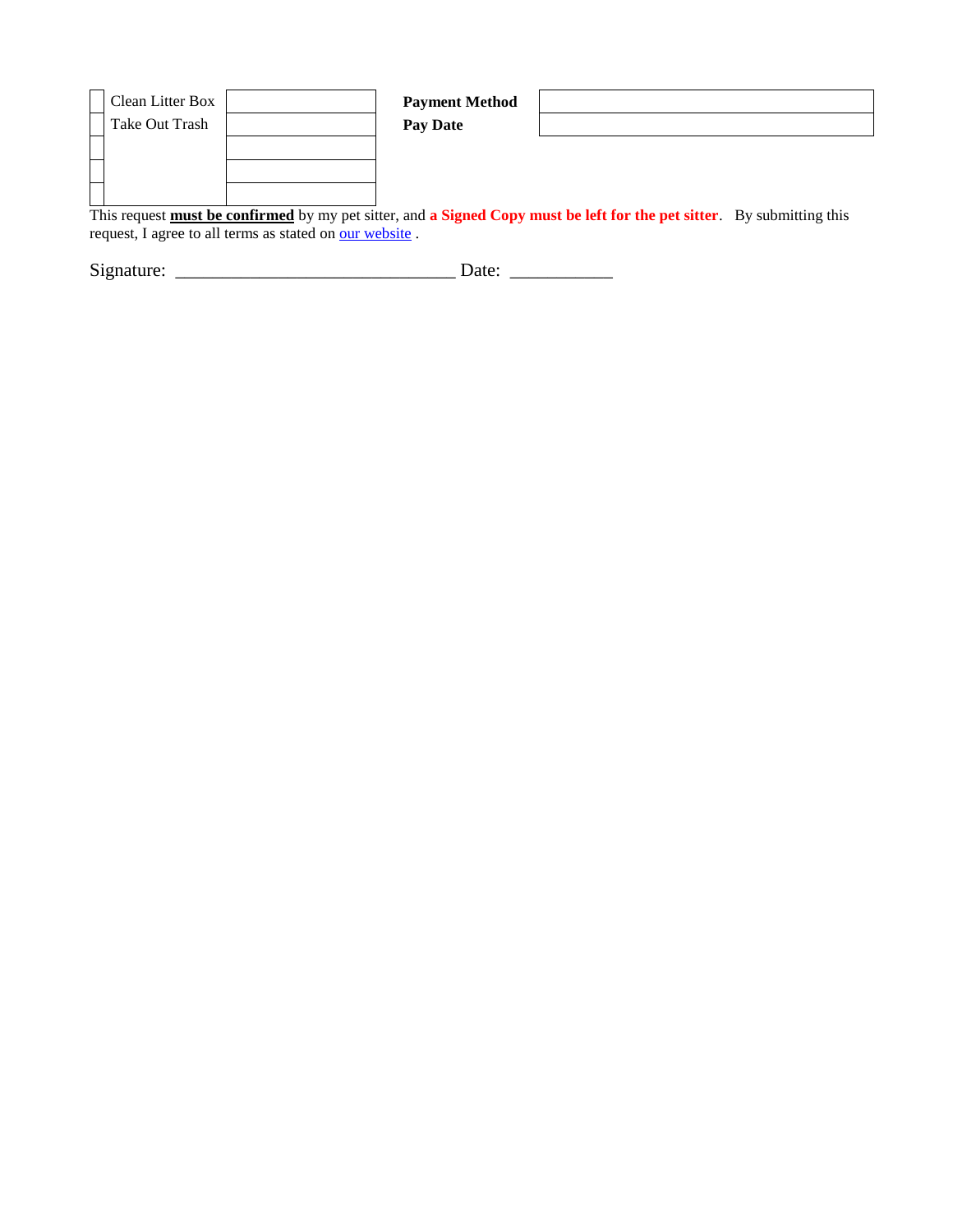| <b>PAWSitive Solutions</b>                                                                                                                                                                                                                                                                                                           |                                     | <b>Rates &amp; Services</b>                                                                                                                                                                                       |  |  |
|--------------------------------------------------------------------------------------------------------------------------------------------------------------------------------------------------------------------------------------------------------------------------------------------------------------------------------------|-------------------------------------|-------------------------------------------------------------------------------------------------------------------------------------------------------------------------------------------------------------------|--|--|
| <b>VISIT TYPE</b>                                                                                                                                                                                                                                                                                                                    | <b>RATE (PER VISIT)</b>             | <b>Specials</b>                                                                                                                                                                                                   |  |  |
| <b>Initial</b><br><b>Consultation</b>                                                                                                                                                                                                                                                                                                | <b>FREE</b>                         | \$5 Off Your First Service<br>New customers only, with 3 or more visits paid.                                                                                                                                     |  |  |
| <b>Hourly</b>                                                                                                                                                                                                                                                                                                                        | $$30$ 1st hour<br>\$32 each addl    | <b>Collect A \$5 Credit For Every Referral</b>                                                                                                                                                                    |  |  |
| <b>Extended</b>                                                                                                                                                                                                                                                                                                                      | \$27                                | Every referral that books service with us earns \$5 to your account.                                                                                                                                              |  |  |
| Regular                                                                                                                                                                                                                                                                                                                              | \$20                                |                                                                                                                                                                                                                   |  |  |
| <b>Value</b>                                                                                                                                                                                                                                                                                                                         | \$15                                | <b>Initial Booking Consultation</b><br>30-90 minutes<br>At this visit we can complete the necessary paperwork, answer questions,                                                                                  |  |  |
| Drop In                                                                                                                                                                                                                                                                                                                              | \$11                                | transfer keys, and tour your home while discussing detailed instructions on<br>how to care for your pets. This required meeting will be scheduled at least<br>48 hours prior to service.                          |  |  |
| Overnights                                                                                                                                                                                                                                                                                                                           | Inquire for rates                   |                                                                                                                                                                                                                   |  |  |
| <b>Packages</b><br><b>Available</b>                                                                                                                                                                                                                                                                                                  | Inquire for rates                   | <b>Minimum 60-70 Mins</b><br><b>Hourly Care</b><br>Choose 1 hour increments of care.                                                                                                                              |  |  |
| <b>ADDITIONAL</b><br><b>FEES</b>                                                                                                                                                                                                                                                                                                     | <b>RATE (PER</b><br>VISIT)          |                                                                                                                                                                                                                   |  |  |
| <b>SubQ Fluids</b>                                                                                                                                                                                                                                                                                                                   | $\frac{1}{5}$                       | <b>Extended Visit</b><br><b>Minimum 40-45 Mins</b>                                                                                                                                                                |  |  |
| <b>Medication</b>                                                                                                                                                                                                                                                                                                                    | $\frac{1}{3}$                       | Best for long walks, multiple pet homes, and pets with special diets or<br>special needs. Good for horses & hobby farms, and lawn watering.                                                                       |  |  |
| <b>Add'l Key Drop</b>                                                                                                                                                                                                                                                                                                                | \$8                                 |                                                                                                                                                                                                                   |  |  |
| <b>Late P</b> ayment                                                                                                                                                                                                                                                                                                                 | $\vert$ \$2                         | Minimum 25-30 Mins<br><b>Regular Visit</b><br>Our most popular choice. Good for many multiple pet homes, supervised                                                                                               |  |  |
| <b>Holidays</b>                                                                                                                                                                                                                                                                                                                      | No Additional Fees                  | feedings, walks, and play. Most dogs will require 2-4 Regular visits per                                                                                                                                          |  |  |
|                                                                                                                                                                                                                                                                                                                                      | No extra charges for multiple pets. | day. Cats are best with 1 visit per day.                                                                                                                                                                          |  |  |
| Please schedule adequate time to<br>provide the services requested. If<br>your pet or home needs more time<br>then scheduled, it will be added as<br>needed and billed to you. Mail pick<br>up, light watering and other average<br>tasks are included in base price. More<br>difficult tasks are \$3-\$6 extra.<br>Your Client ID#: |                                     | <b>Value Visit</b><br>Minimum 15-20 Mins<br>Short can be used as a quick turnout or potty break, litter box cleaning, easy<br>keeper care, or even a 3rd feeding.                                                 |  |  |
|                                                                                                                                                                                                                                                                                                                                      |                                     | Drop In<br><b>3 Minutes or less</b><br>Short drop in to transfer keys (pick up or drop off), , check iron/stove, turn<br>off sprinkler system, close windows, etc.                                                |  |  |
|                                                                                                                                                                                                                                                                                                                                      |                                     | <b>Important Terms</b>                                                                                                                                                                                            |  |  |
|                                                                                                                                                                                                                                                                                                                                      |                                     | <b>Payment</b> is due before service starts.                                                                                                                                                                      |  |  |
|                                                                                                                                                                                                                                                                                                                                      |                                     | A separate signed & completed Service Request is also due for each<br>service, before each service start.                                                                                                         |  |  |
|                                                                                                                                                                                                                                                                                                                                      |                                     | With permission you may leave a check in full and the completed Service<br>Request for the first visit. However, your pet sitter must leave your home<br>without providing any service if you forget either item. |  |  |
|                                                                                                                                                                                                                                                                                                                                      |                                     | <b>Refunds &amp; Cancellations</b>                                                                                                                                                                                |  |  |
|                                                                                                                                                                                                                                                                                                                                      |                                     | Payment in full is charged (no refunds)<br><b>Holiday</b>                                                                                                                                                         |  |  |
|                                                                                                                                                                                                                                                                                                                                      |                                     | Payment in full is charged (no refunds)<br>$0-48$ Hrs                                                                                                                                                             |  |  |
|                                                                                                                                                                                                                                                                                                                                      |                                     | 20% of Service total is due (80% refund)<br>2-7 Days<br>No charge, refund in full<br>8+ Days                                                                                                                      |  |  |
|                                                                                                                                                                                                                                                                                                                                      |                                     |                                                                                                                                                                                                                   |  |  |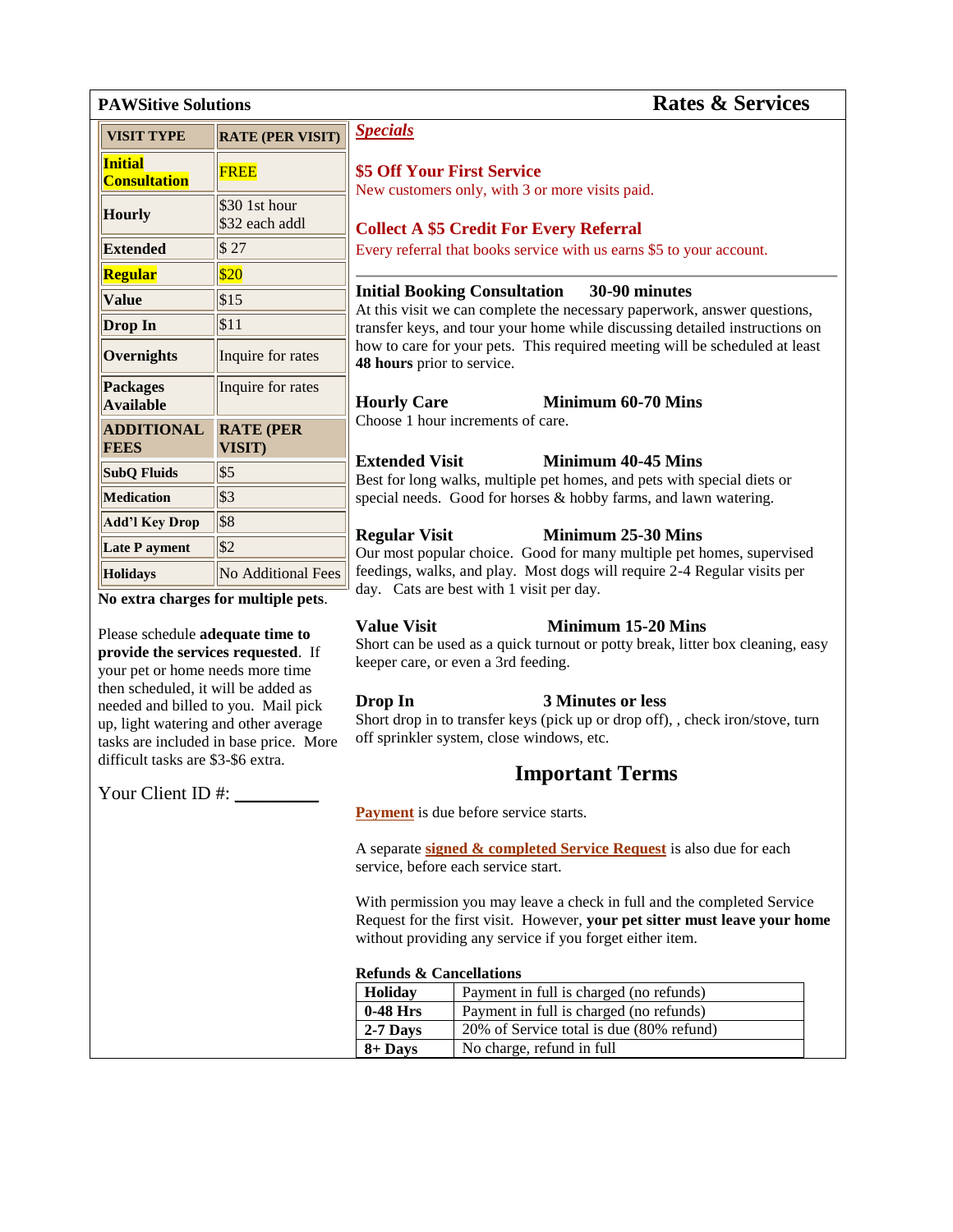

# **Welcome Visitors & Emergency Personnel:**

**Our pets are being cared for by a professional who comes in at various times during the day. Please help us provide the best care for our pets by following these special pet care guidelines:**

- **If a pet escapes, is injured or ill, or is having any issues please call the pet sitter asap**. The pet sitter does have our emergency contact numbers. In the case of severe injury, please take our pet to the emergency vet clinic.
- Please make it obvious that you are here: park in the front, tape a note to the door, and listen for visitors. The police may be called on unexpected visitors. Always carry ID with you.
- Please do not feed the pets or give them any treats, even nibbles, unless instructed to do so.
- Please return the radio, tv, lights, windows, doors, fans, and locks to their original settings.
- Leave a note before you leave each and every visit. A sheet may be provided. Details can be very brief, but please do mark down if
	- o Pet was fed treats or food
	- o Pet was given water
	- o Plants were watered
	- o Pet received a hard workout
	- o Pet went potty, and what time
	- o Any accidents were cleaned up

Also please mark down your name, arrival and departure times, and any future visits.

 Locate each pet, and check to see that no pets have escaped out the door or into a forbidden area (such as a closet) each time before you leave.

*Forbidden Areas & Closed Doors:*

*Areas that MUST remain accessible to pet:*



| Owner:             |                                                                      | <b>Emergency</b> #:                      |  |
|--------------------|----------------------------------------------------------------------|------------------------------------------|--|
| Pets:              |                                                                      | <b>Emergency</b><br><b>Contact Info:</b> |  |
| <b>Pet Sitter:</b> | <b>PAWSitive Solutions</b><br>704-533-6314<br><b>Michelle Ingham</b> | <b>Other Notes:</b>                      |  |